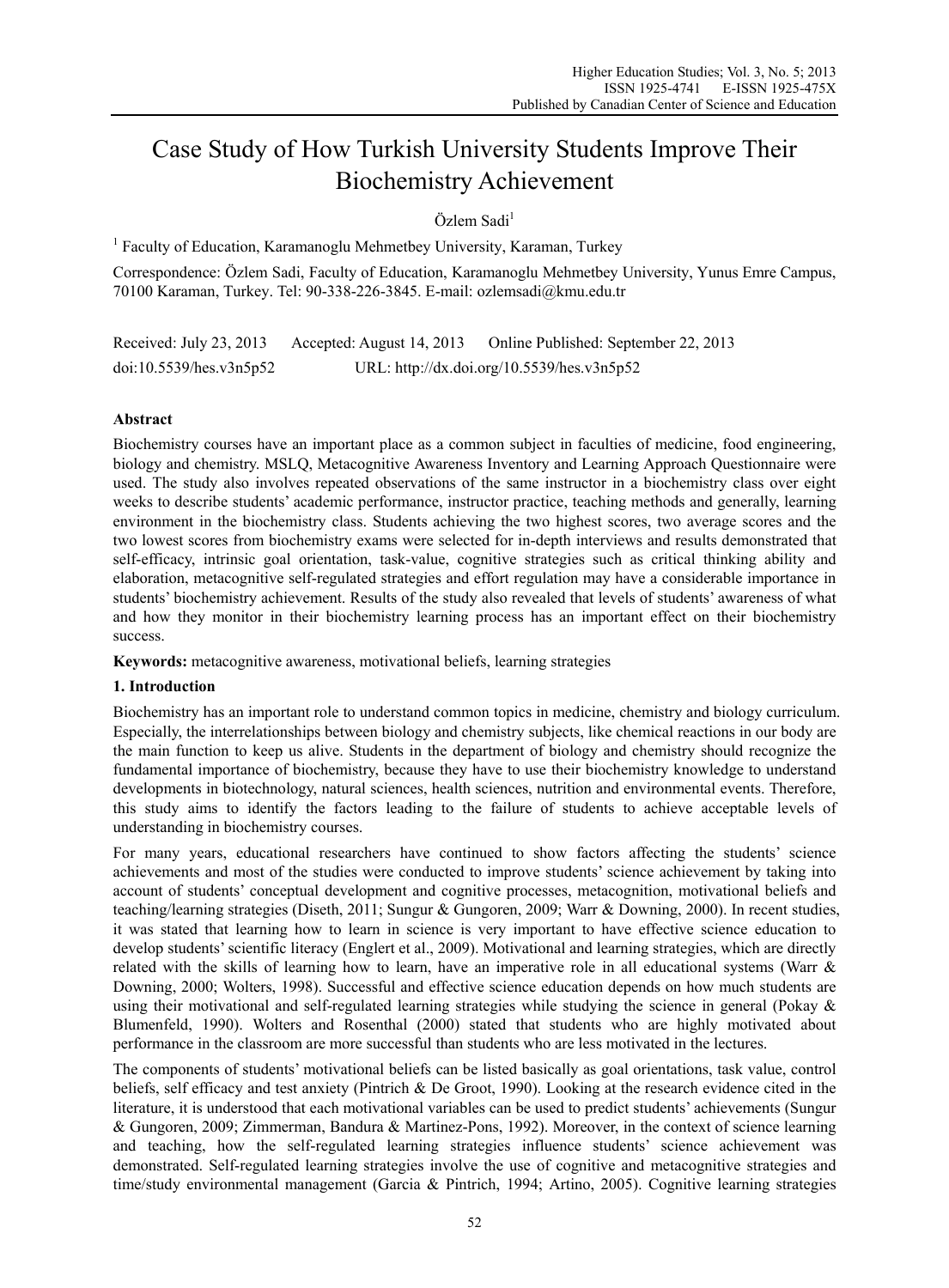consist of rehearsal, elaboration, organization and critical thinking (Bartels, Magun-Jackson & Kamp, 2009). Each of these cognitive strategies is related with academic performance (e.g., recall of information, words, or lists; understanding a piece of text or a lecture) in the classroom (Weinstein & Mayer, 1986). The other self-regulated learning strategy is the metacognitive self-regulation defined as the awareness, knowledge and control of cognition including planning, monitoring, and regulation (O'Malley & Chamot, 1990). Students' metacognitive self-regulated strategies are significantly correlated with their academic achievements (Kert, 2008; Loyens, Rikers & Schmidt, 2008). Furthermore, time and study environmental management is the resource management strategy dealing with the current study as self-regulated learning strategies (Pintrich & De Groot, 1990). Research in the field of resource management was resulted in consistent relations in between the time/study environmental management and students' academic achievement (Ning & Downing, 2010). As reported by Hurk (2006), students who use time/study management strategies, are more successful in the classroom and more efficient in using cognitive strategies than others who are not using. Looking a theoretical framework for students' motivational and self-regulated learning strategies, it was demonstrated that search of motivational and learning strategies of students is a factor that may have an effect on their biochemistry achievements.

Recent studies have also emphasized the importance of metacognition for students learning process in science topics. Metacognition was defined as "the monitoring and control of thought" (Martinez, 2006, p. 696). In other words, it refers to the students "learn how to learn". It has two components namely knowledge and regulation of cognition (Brown, 1987). and knowledge of cognition refers to what students know about their own cognition and includes declarative, procedural, and conditional awareness (Brown, 1987; Schraw & Moshman, 1995).The first type of awareness is the declarative knowledge comprising the understanding which factors can influence student's performance (Schraw & Moshman, 1995) and procedural knowledge take account of implementation of strategies or procedural skills (Kuhn & Dean, 2004). The last type is the conditional knowledge including comprehension of when and why to apply different strategies or cognitive actions (Lorch, Lorch and Klusewitz, 1993). Second component of metacognition is the regulation of cognition referring to metacognitive activities, which helps to control one's thinking or learning abilities. Three essential skills; planning, monitoring and evaluation are essential in regulation of cognition (Schraw & Moshman, 1995) and planning consist of selection of proper strategies to achieve intended goal. The second essential skill comprises the participation in self-testing of individuals' academic actions and evaluation skills include reviewing or examining the academic process and products of one's learning outcomes (Schraw & Moshman, 1995; Whitebread et.al., 2009). Many metacognition and science researchers emphasized that metacognitive skills incorporates the conscious structuring of knowledge and it is the key components to enhance students' motivation for learning (Bransford et al., 1986 cited in Dawson, 2008). Based on research illuminating the importance of metacognition, recent studies have focused on the role of metacognition on students' biochemistry learning.

Learning approaches of the students can be classified as another factor taken into account to explain the effect of it on students' biochemistry achievement. Learning approach is a cognitive variable measuring the students' learning orientation and meaningful learning will come about when new knowledge is associated with pre-existing ideas (Ausebel, 1968). Rote learning is explained as new knowledge which may be attained by verbatim memorization and person construct knowledge without connecting it to preexisting ones (Ausebel, 1963; Baird, 1986). There are many studies about the relationships between science achievement and learning orientation in the literature (Reap & Cavallo, 1992; Cavallo & Schafer, 1994; BouJaude, Salloum & Khalick, 2004; Araz & Sungur, 2007). In one of these studies, Araz and Sungur (2007) stated that meaningful learning has a direct effect on students' achievements in genetics. Similarly, Cavallo and Schafer (1994) proposed that meaningful learning orientation contributes to the students' achievement in topic of meiosis. Many of these afore-cited studies provide substantial evidence in favor of the significant effect of meaningful learning on students' achievement but none of these can explain which techniques are the biochemistry students prefers as a learning orientation. Therefore, the current study aimed to identify learning orientations which may be a factor affecting students' biochemistry achievement.

Current science education literature involves several case studies to determine possible reasons that effect university students' achievement. Especially, most of the studies were related to students' biotechnology education, knowledge and attitudes toward biotechnology (Incekara & Tuna, 2011; Altun, Celik & Elcin, 2011; Usak, Erdogan, Prokop & Ozel, 2009; Severcan, Ozan & Harris, 2000). These studies provide substantial evidence in biotechnology education but they could not explain the factors affecting biochemistry achievement. Particularly, in the related literature, there is no such a study investigated the effect of motivational and learning strategies, knowledge and regulation of cognition and learning approaches on university students' success.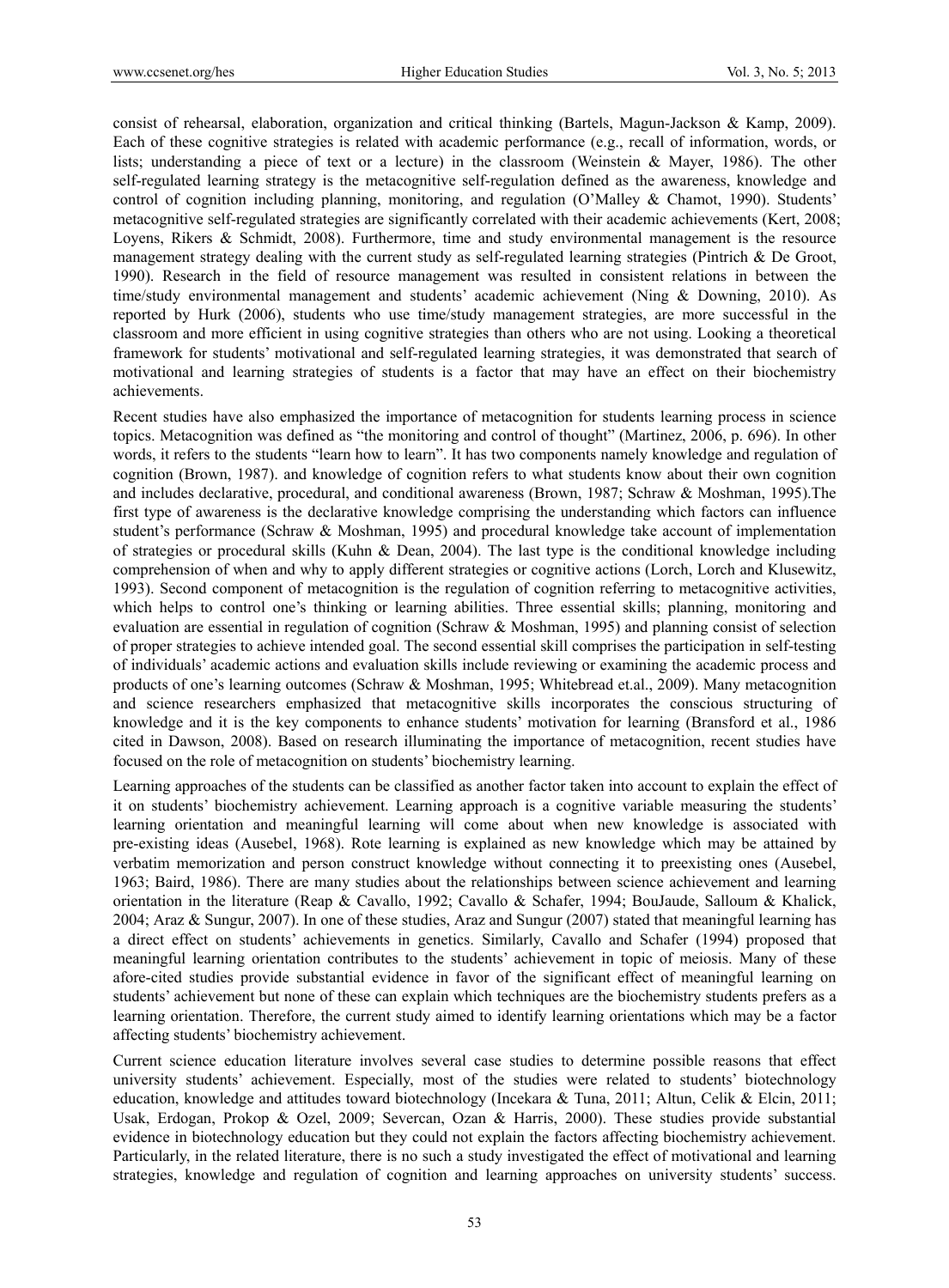Furthermore, there is no case study to investigate how possible factors under cognitive and motivational variables, metacognitive awareness and learning approaches can be used to explain students' biochemistry failure at the university level in Turkey. For that reason, the present study also aimed to investigate the variables that effect on Turkish university students' biochemistry achievement.

## **2. Method**

The design of this research was an exploratory case study and an empirical inquiry that investigate the possible effects of Turkish university students' motivational and learning strategies, learning approaches and metacognitive constructs on biochemistry achievement within a real-life context (Yin, 2006 cited in Oliver & Venville, 2011), the biochemistry classes. Research in related literature has traditionally based on survey approaches (questionnaires); however, this cannot be enough to understand the causes of students' failure in biochemistry courses. According to Simons (2009), a case study is an important and effective way to understand how people think, feel and act. These properties of the case studies permit an in-depth investigation of factors which may have an effect on students' biochemistry success within learning environment. In the present study, questionnaires, interviews and observations were used to understand variables and factors that effect students' biochemistry achievements. Therefore, the purpose of this case study is to identify the role of motivational and learning strategies, metacognitive constructs and learning approaches on students' achievement in biochemistry courses.

## *2.1 The Participants*

The present study was conducted with 25 university students (18 girls and 7 boys) with an age ranging from 20 to 23, with a mean age of 21.16 (S.D=.89). The university is situated in a Region of Central Anatolia of Turkey. Biochemistry students were identified through purposeful sampling. Students' survey scores were analyzed with respect to their final course grades. Two (8%) biochemistry students got A score (4.0 out of 4.0), six (24 %) got B score (3.0 out of 4.0), six (24 %) biochemistry students got C score (2.0 out of 4.0), and eleven of them (44%) received a D (1.0 out of 4.0). For data analysis, biochemistry students were divided into three groups of high achieving students (the 2 students that earned A's), average achieving students (the 6 students that earned B's), and low achieving students (the 17 students that earned C's and D's). Having determined the participants for research purposes, one biochemistry instructor and all students were observed for eight weeks. In the study, all of the students took the same questionnaires. Two high achieving students, two average achieving students and two low achieving students were chosen for the interviews.

## *2.2 Data Collection*

Data in the current study were collected by three methods; (1) using three questionnaires as The Motivated Strategies for Learning Questionnaire (MSLQ), Metacognitive Awareness Inventory (MAI) and Learning Approach Questionnaire (LAQ) about students' motivational beliefs and learning strategies, metacognitive constructs and learning approaches; (2) conducting in-depth interviews with biochemistry students; (3) using a "structured observation forms" over eight weeks in biochemistry classes. Surveys were used to describe students' motivations to learn biochemistry, metacognitive constructs on knowledge of biochemistry and learning orientations. The interviews provided evidence to clarify the most important factors affecting their biochemistry achievement. Finally, observations were useful to present additional information about the possible factors which affect students' failure in biochemistry classes. Therefore, data triangulation (Yin, 2009) occurred with multiple data sources to ensure alternative explanations about important factors in students' biochemistry achievement.

## 2.2.1 The Motivated Strategies for Learning Questionnaire (MSLQ)

The Turkish version of the Motivated Strategies for Learning Questionnaire (MSLQ; Sungur, 2004) was used to measure students' motivational orientations and learning strategies. The MSLQ, developed by Pintrich, Smith, Garcia and Mckeachie (1993), is a self-report instrument to measure motivation and self-regulated learning strategies. The motivation section consists of 31 items with six subscales namely intrinsic and extrinsic goal orientations, task value, control of learning beliefs, self-efficacy for learning and performance, test anxiety. The self-regulated learning strategies consists of 50 items with nine subscales namely rehearsal, organization, elaboration, critical thinking, help seeking, peer learning, metacognitive self-regulation, effort regulation, time and study environmental management strategies. Cronbach alpha coefficient for the whole scale was presented at the Table 1 and Table 2.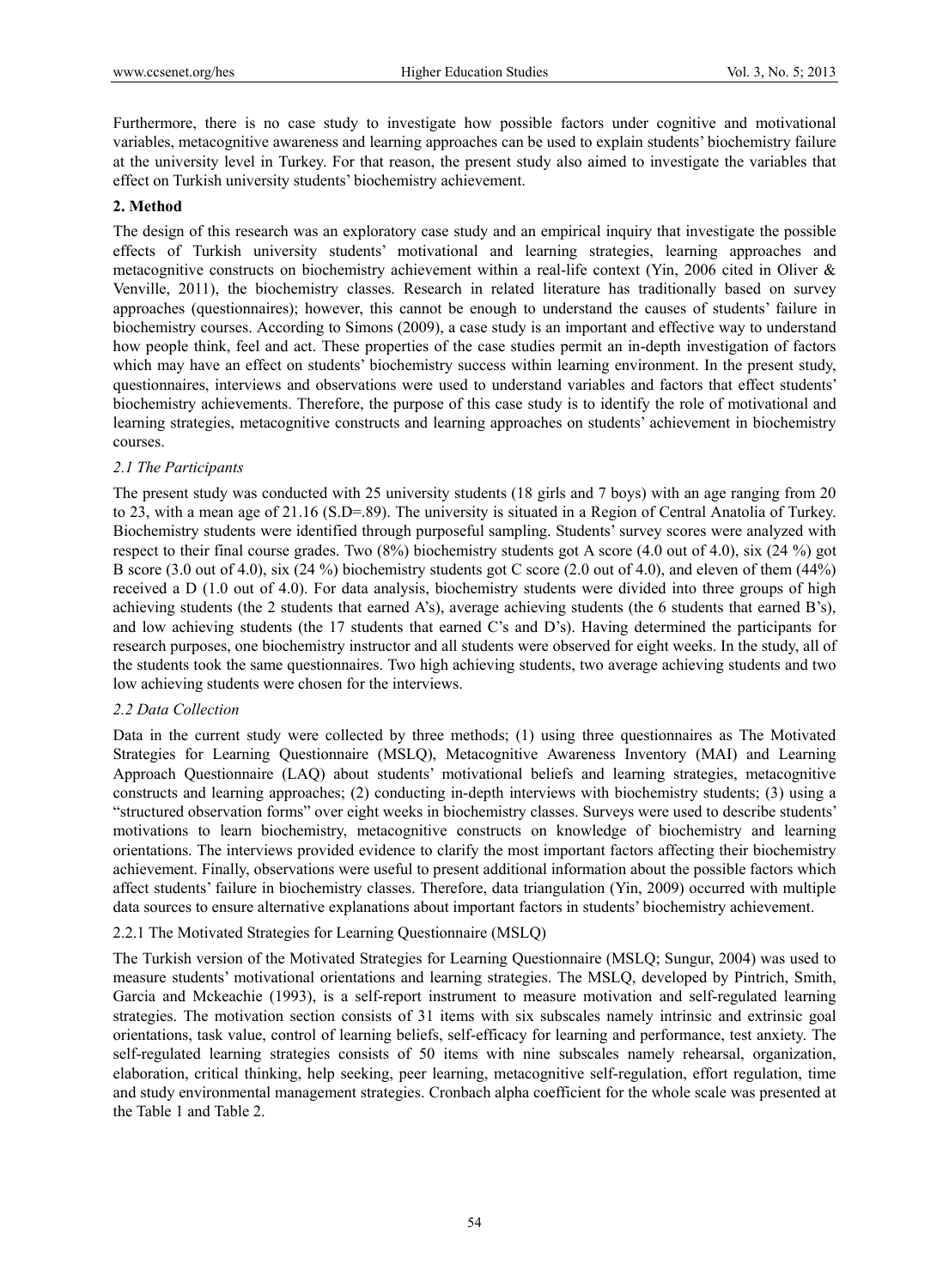| Scale                                              | Number of Items | Cronbach Alpha Coefficients |
|----------------------------------------------------|-----------------|-----------------------------|
| I. Motivation section                              | 31              | .80                         |
| Intrinsic goal orientation (IGO)                   | 4               | .60                         |
| Extrinsic goal orientation (EGO)                   | 4               | .60                         |
| Task value (TV)                                    | 6               | .86                         |
| Control of learning beliefs (CLB)                  | 4               | .70                         |
| Self-efficacy for learning and<br>performance (SE) | 8               | .72                         |
| Test anxiety (TA)                                  |                 | .60                         |

Table 1. Number of items and reliability coefficients of the motivational section of MSLQ scales

Table 2. Number of items and reliability coefficients of the motivational section of MSLQ scales

| Scale                                                       | Number of Items | Cronbach Alpha Coefficients |
|-------------------------------------------------------------|-----------------|-----------------------------|
| II. Self-regulated learning strategies<br>section           | 50              | .86                         |
| Rehearsal (R)                                               | $\overline{4}$  | .71                         |
| Elaboration (E)                                             | 6               | .63                         |
| Organization $(O)$                                          | $\overline{4}$  | .60                         |
| Critical thinking (CT)                                      | 5               | .72                         |
| Metacognitive self-regulation<br>(MSR)                      | 12              | .68                         |
| Time and study Environmental<br>management strategies (TMS) | 8               | .60                         |
| Effort regulation (ER)                                      | $\overline{4}$  | .60                         |
| Help seeking (HS)                                           | $\overline{4}$  | .62                         |
| Peer learning (PL)                                          | 3               | .55                         |

## 2.2.2 Metacognitive Awareness Inventory (MAI)

The Turkish version of Metacognitive Awareness Inventory (MAI) was used to measure biochemistry students' levels of metacognition awareness (Akın, Abacı & Cetin, 2007). The MAI, developed by Schraw and Dennison (1994), consists of 52 items loaded into 2 factors as knowledge of cognition and regulation of cognition and used a five–point Likert-type scale ranging from "Always True" (5 point) to "Never True" (1 point). Knowledge of cognition includes three subscales namely, declarative, procedural, and conditional and regulation of cognition includes five subscales namely planning, monitoring, evaluation, information management and debugging. Cronbach alpha coefficient for the whole scale was presented at the Table 3.

| Scale                       | Number of Items | Cronbach Alpha Coefficients |
|-----------------------------|-----------------|-----------------------------|
| I. Knowledge of Cognition   | 17              | .77                         |
| Declarative                 | 8               | .60                         |
| Procedural                  | 4               | .60                         |
| Conditional                 | 5               | .55                         |
| II. Regulation of Cognition | 35              | .88                         |
| Planning                    | 7               | .64                         |
| Monitoring                  | 8               | .72                         |
| Evaluation                  | 6               | .67                         |
| Information management      | 9               | .74                         |
| Debugging                   | 5               | .55                         |

Table 3. Number of items and reliability coefficients of the MAI scales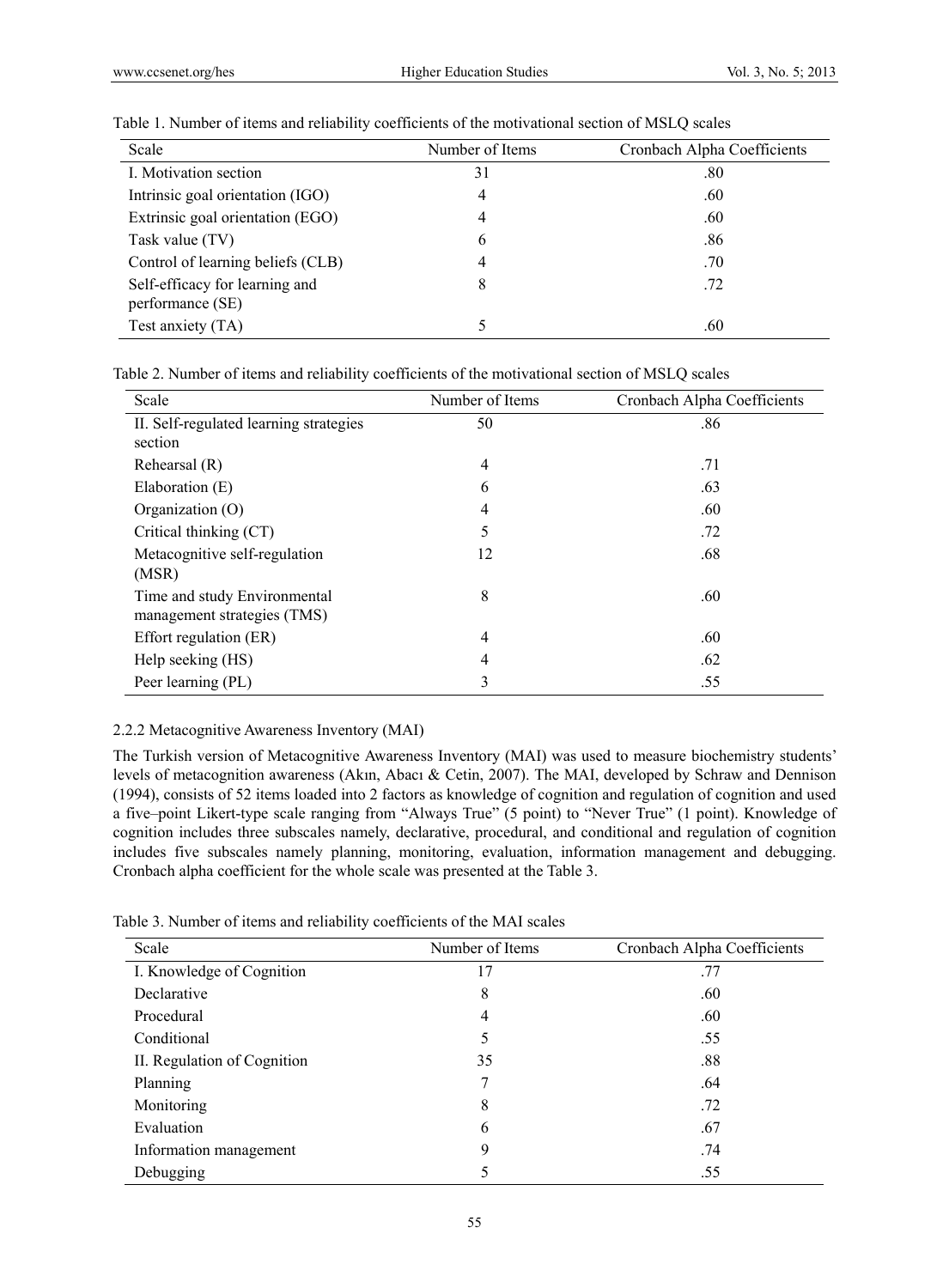## 2.2.3 Learning Approach Questionnaire (LAQ)

The Turkish version of Learning Approach Questionnaire (LAQ) was used to measure students' orientation to learning ranging from meaningful to rote (Yenilmez, 2006). The LAQ, developed by Cavallo (1996), consists of 22 items and used a four–point Likert-type scale ranging from "Strongly Disagree" (1 point) to "Strongly Agree" (4 point). The scores obtained therefore range from 88 to 22. The possible ranges of both LAQ-M (Meaningful Learning Approach Questionnaire) and LAQ-R (rote learning approach questionnaire) are 11-44. Cronbach alpha coefficient for the whole scale was presented at the Table 4.

| Table 4. Number of items and reliability coefficients of the LAQ scales |  |  |
|-------------------------------------------------------------------------|--|--|
|-------------------------------------------------------------------------|--|--|

| Scale | Number of Items | Cronbach Alpha Coefficients |
|-------|-----------------|-----------------------------|
| LAQ   |                 | .81                         |
| LAO-M |                 | .75                         |
| LAQ-R |                 | .64                         |

## 2.2.4 Interview Guide

Semi-structured open-ended interview was used to focus the possible factors that affects students' biochemistry achievement. According to Neala, Thapa and Boyce (2006), interviews are one of the important sources to complete a picture in case studies. Face-to face interviews occurred with students who achieving the two highest scores, two average scores and the two lowest scores from biochemistry exams. Information collected about learning environment and students' views about the factors that cause their failure on biochemistry courses.

## 2.2.5 Observation Form

The structured observation form was used to uncover factors that are important to understand reasons of students' failure in biochemistry courses. Direct observation of teaching progress provides a holistic view of learning and teaching process in the learning environment. Moreover, the potential benefit of observations consists of the interactions taking place between the teacher and students as well as among the students themselves. In the current study, two classroom observation forms were prepared to observe both students and an instructor. The student observation form covers three main issues namely, students' motivation for learning biochemistry, students' preparation for biochemistry course and students' participation to the biochemistry lessons Secondly, the instructor observation form covers three general issues namely, content organization, teaching process in the biochemistry class, class management strategies/communication with the students Using these forms, biochemistry classroom was observed by the same researcher over eight weeks and the data were obtained via observations and interpreted.

## *2.3 Data Analysis*

The data obtained via surveys and observations were analyzed by means of SPSS 16.0 statistical software. Descriptive statistics were generated to provide a general judgment about biochemistry students' motivational orientations and self-regulated learning strategies, levels of metacognitive awareness and learning approaches. Data from the observation forms were analyzed using basic procedures such as mean scores of the variables. Also, analysis of semi-structured interview questions provided extra richness of understanding and insights.

## **3. Results**

## *3.1 Descriptive Statistics of Biochemistry Students' Motivational Beliefs and Self-Regulated Strategies*

Descriptive statistics related to scores which were measured by MSLQ scores were presented at Table 5 and Table 6. The mean and standard deviation (SD) were presented for biochemistry students with respect to achieving levels in final course grades.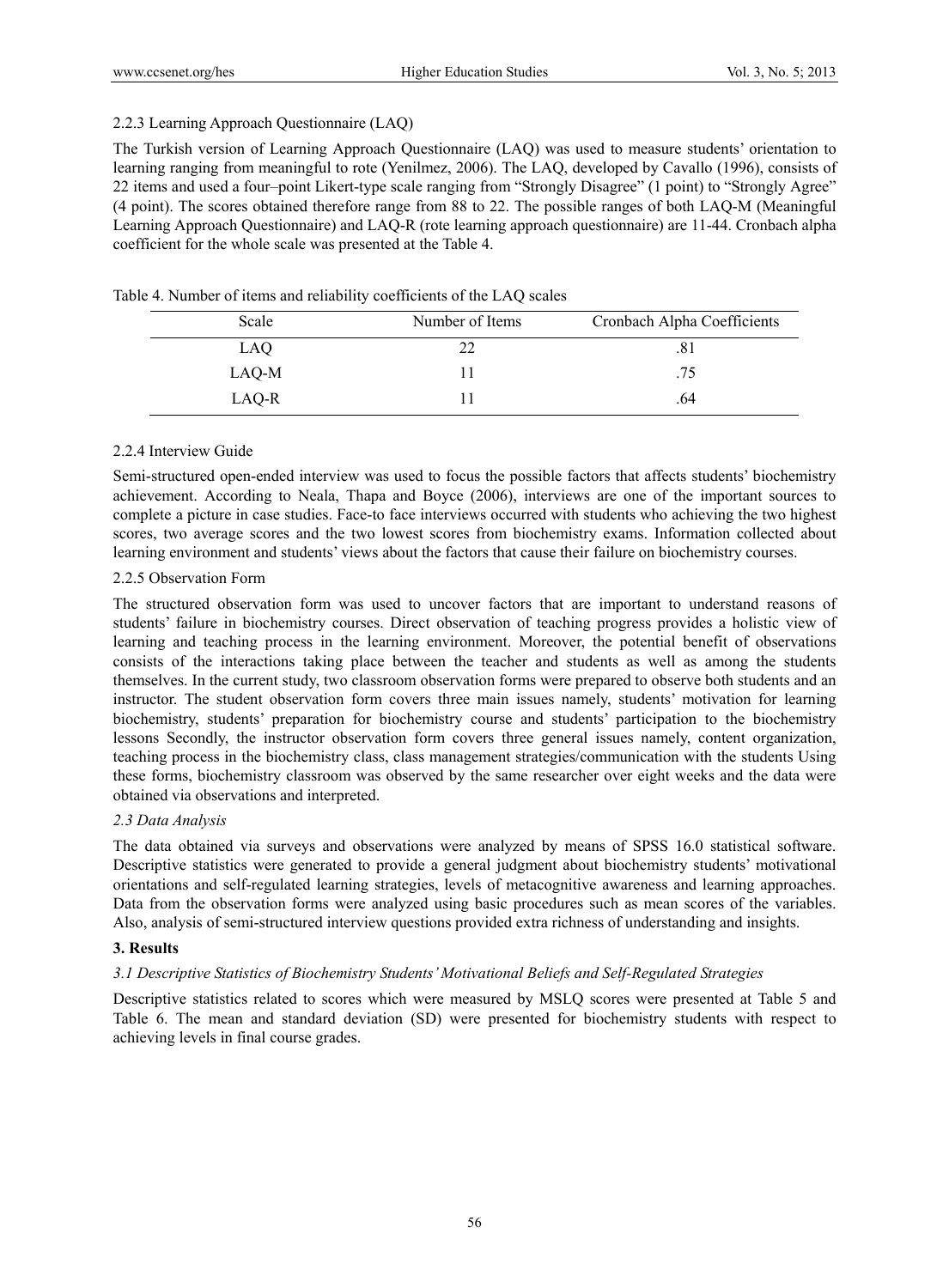|            |           | High achieving |           | Average achieving |           | Low achieving |  |
|------------|-----------|----------------|-----------|-------------------|-----------|---------------|--|
|            | <b>SD</b> | Mean           | <b>SD</b> | Mean              | <b>SD</b> | Mean          |  |
| <b>IGO</b> | 5.04      | 1.41           | 4.25      | 2.48              | 4.85      | 2.33          |  |
| EGO        | 4.50      | 1.41           | 5.70      | 3.76              | 5.38      | 3.25          |  |
| TV         | 6.50      | 3.24           | 5.88      | 2.73              | 4.24      | 3.50          |  |
| <b>CLB</b> | 6.38      | 1.70           | 6.41      | 1.86              | 6.20      | 3.14          |  |
| <b>SE</b>  | 5.13      | 1.89           | 4.95      | 2.65              | 3.91      | 3.75          |  |
| TА         | 4.50      | 2.94           | 4.77      | 3.15              | 5.10      | 5.58          |  |

| Table 5. Descriptive Statistics for the motivational variables of MSLQ |  |  |  |  |  |
|------------------------------------------------------------------------|--|--|--|--|--|
|------------------------------------------------------------------------|--|--|--|--|--|

IGO: Intrinsic goal orientation, EGO: Extrinsic goal orientation, TV: Task value, CLB: Control of learning beliefs, SE: Self-efficacy, TA: Test anxiety

Table 5 presents mean and standard deviations of the motivational orientations of high, average and low achieving biochemistry students. Looking for the intrinsic goal orientations for all of groups, high achieving students had higher score than average and low achieving students. Conversely, average and low achieving students had higher score on extrinsic goal orientation than students achieving high scores. Moreover, task value score for high achieving groups was higher than the groups achieved at average scores. Both groups had higher mean scores than low achieving students. Similarly, mean scores of control of learning beliefs of high and average achieving students were slightly higher than low achieving ones. Moreover, high achieving students had higher self-efficacy mean score than other achievers and average achieving students had higher self-efficacy mean score than low achieving ones. Finally, low scored students get higher test anxiety scores as compared to these of those of both high and average achieving students.

Means and standard deviations self-regulated strategies with respect to achieving groups were demonstrated in Table 6. The mean scores of rehearsal and organization of high achieving and low achieving students were similar to each other and lower than those of average achievers. However, students belonging to higher achiever groups' elaboration scores were higher as compared with average and low scored ones. It is noteworthy that, higher achieving students had the highest mean score of critical thinking ability than average and low achieving students and also average achieving students had more critical thinking ability scores than low achieving students. Looking at metacognitive self-regulated strategies mean scores, high and average achieving students had similar scores and both of them had higher scores than low achieving ones. Additionally, in resource management strategies, time and study environmental strategies scores for all achieving group were similar to each other. On the other hand, effort regulation scores of high achieving students were higher than other students and average achieving students had high effort regulation mean scores than low achieving students. As for help seeking mean scores, average and low achieving students had similar scores which were higher than high achieving students. Peer learning scores of average achieving students were higher than both high and low achieving students.

|            | High achieving |      |           | Average achieving |           | Low achieving |  |
|------------|----------------|------|-----------|-------------------|-----------|---------------|--|
|            | <b>SD</b>      | Mean | <b>SD</b> | Mean              | <b>SD</b> | Mean          |  |
| R          | 5.63           | 2.94 | 6.29      | 1.94              | 5.35      | 3.80          |  |
| E          | 5.58           | 2.94 | 4.80      | 3.01              | 4.50      | 3.50          |  |
| $\Omega$   | 5.87           | 2.94 | 6.00      | 2.09              | 5.26      | 3.11          |  |
| CT         | 5.20           | 3.48 | 4.70      | 3.14              | 3.35      | 3.46          |  |
| <b>MSR</b> | 5.42           | 2.82 | 5.12      | 3.92              | 4.66      | 3.25          |  |
| <b>TMS</b> | 4.75           | 2.82 | 4.77      | 2.63              | 4.88      | 3.57          |  |
| ER         | 4.79           | 2.12 | 3.49      | 1.83              | 2.75      | 3.87          |  |
| <b>HS</b>  | 3.87           | 3.53 | 4.83      | 2.58              | 4.38      | 3.25          |  |
| PI.        | 3.50           | 2.12 | 4.10      | 1.96              | 3.14      | 3.53          |  |

Table 6. Descriptive Statistics for the self-regulated learning variables of MSLQ

R: Rehearsal, E: Elaboration, O: Organization, CT: Critical Thinking, MSR: Metacognitive self regulation, TMS: Time and study environmental management, ER: Effort regulation, HS: Help seeking, PL: Peer learning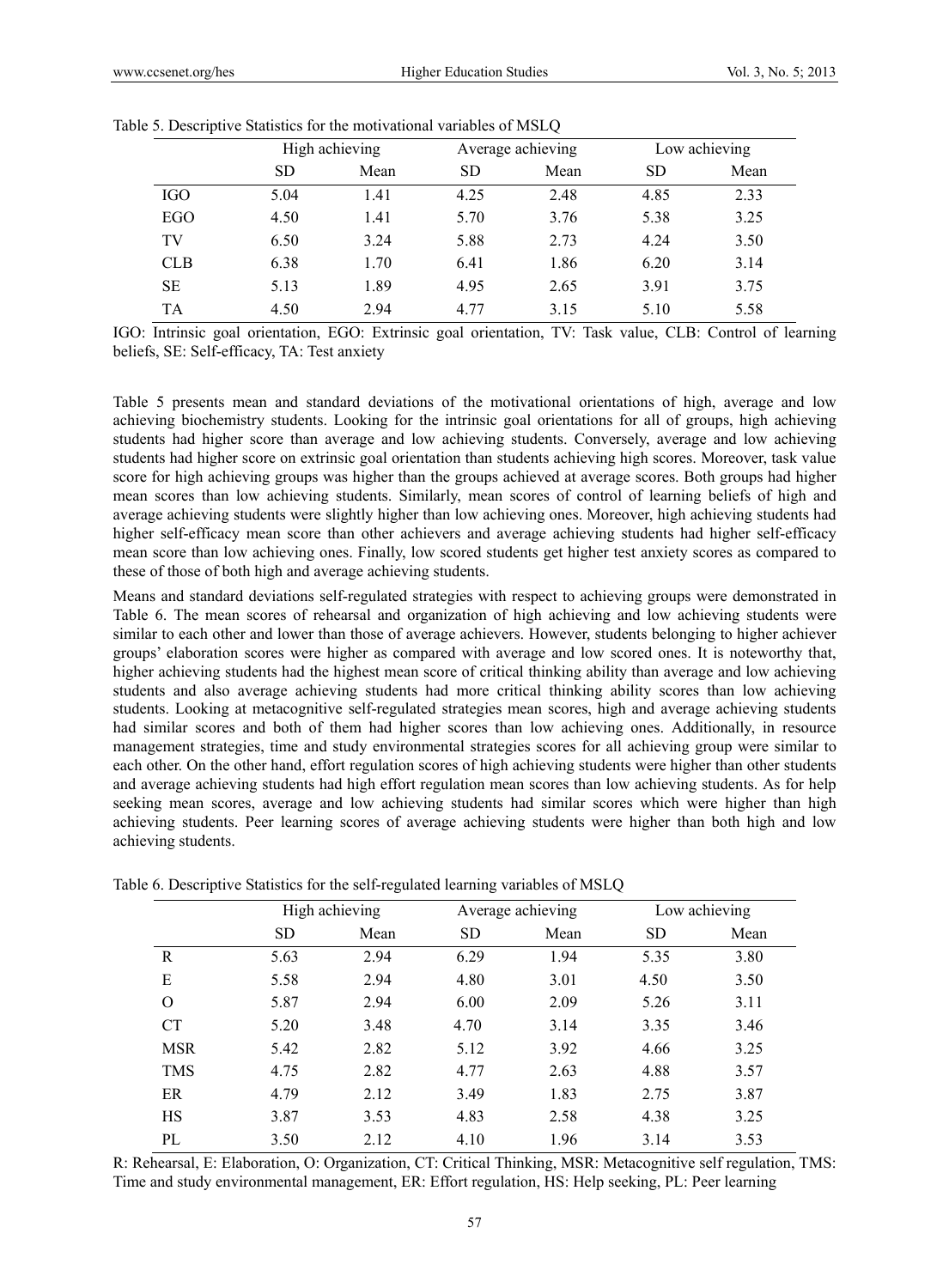## *3.2 Descriptive Statistics of Biochemistry Students' Levels of Metacognitive Awareness*

Descriptive statistics related to scores which were measured by MAI were presented at Table 7.

As stated in Table 7, the mean score of knowledge of cognition to all achieving students were similar to each other. There was not so big difference between subscales of knowledge of cognition of students. However, when looking at the scores of regulation of cognition it is obvious that high achieving students had higher total score on subscales of regulation of cognition than average and low achieving students' mean scores on the same subscales. Also, average and low achieving students had similar mean scores on regulation of cognition.

|                         | High achieving |      |           | Average achieving | Low achieving |      |
|-------------------------|----------------|------|-----------|-------------------|---------------|------|
|                         | <b>SD</b>      | Mean | <b>SD</b> | Mean              | <b>SD</b>     | Mean |
| Knowledge of cognition  |                |      |           |                   |               |      |
| Declarative             | 4.00           | 2.12 | 3.95      | 2.65              | 3.90          | 3.18 |
| Procedural              | 3.50           | 2.82 | 3.54      | 3.86              | 3.72          | 1.90 |
| Conditional             | 4.10           | 2.12 | 4.16      | 1.75              | 4.05          | 2.96 |
| Regulation of cognition |                |      |           |                   |               |      |
| Planning                | 3.87           | 2.56 | 3.47      | 3.08              | 3.78          | 3.16 |
| Monitoring              | 4.28           | 3.53 | 4.08      | 4.28              | 3.85          | 3.75 |
| Evaluation              | 4.50           | 1.25 | 3.88      | 3.38              | 3.65          | 3.55 |
| Information manag.      | 4.22           | 2.12 | 4.19      | 3.54              | 3.88          | 3.72 |
| Debugging               | 4.50           | 2.12 | 4.06      | 1.36              | 4.10          | 3.36 |

Table 7. Descriptive Statistics for the level of metacognitive awareness

## *3.3 Descriptive Statistics for the Learning Approach Questionnaire*

Descriptive statistics related to scores which were measured by LAQ were presented at Table 8. Accordingly, it is clear that all achieving students had higher scores on meaningful learning orientations than the scores on rote learning orientations. However, low achieving students had the highest mean scores on rote learning orientations.

| Table 8. Descriptive Statistics for learning approach of students |  |  |  |
|-------------------------------------------------------------------|--|--|--|
|                                                                   |  |  |  |

|                     | High achieving |      |       | Average achieving | Low achieving |      |
|---------------------|----------------|------|-------|-------------------|---------------|------|
|                     | SD             | Mean | SD    | Mean              | SD            | Mean |
| Learning Approach   |                |      |       |                   |               |      |
| Meaningful Learning | 34.95          | 3.24 | 32.90 | 2.19              | 32.52         | 3.46 |
| Rote Learning       | 21.90          | 4.24 | 26.42 | 2.88              | 29.57         | 3.55 |

## *3.4 Interviews*

The below questions and the answers collected as a result of interviews between samples of high, average and low achievers. The questionnaires given below include some semi-structured, open-ended interview questions that were helpful for obtaining further information about possible factors effecting students' biochemistry achievements.

High Achieving Students Interview

1) How do you attribute your success in biochemistry courses?

Student A: "I like biochemistry courses and I am willing to take this course since I am interested in the biochemical reactions."

Student B: "Biochemistry does not contain so much Latin words that is why I do not have to memorize these words, and also I really like to interpret biochemical reactions."

2) What are the learning strategies in your biochemistry courses?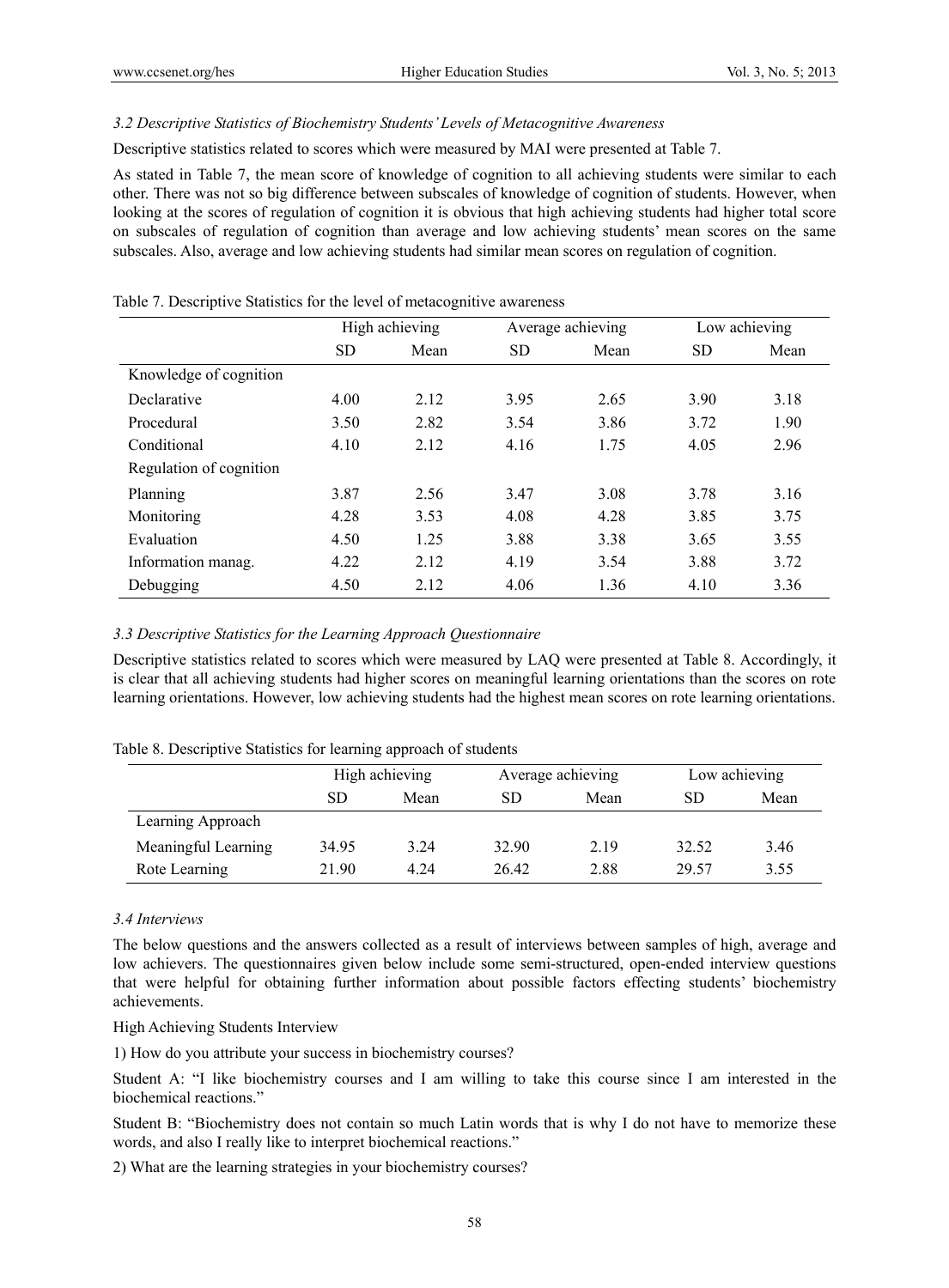Student A: "I prepare myself to subject before coming to biochemistry class and I am totally giving attention to the instructor during the class hours."

Student B: "I am trying to learn the subject at the class and I am asking everything than I do not understand related to the subject during the lecture."

3) For the understanding of course, which way do you prefer in your biochemistry courses during the classes?

Student A: "I take the notes what the teacher explain to us and I read the important points from the different biochemistry books."

Student B: "I take the notes during lecture."

4) Which factors may influence your motivation in your biochemistry courses?

Student A: "Physical conditions of the class and the other students."

Student B: "Behaviors of the teacher."

5) How would you describe your morale at biochemistry course?

Student A: "I'm going to class willingly and gladly."

Student B: "I really like to study biochemistry."

Average Achieving Students Interview

1) How do you attribute your success in biochemistry courses?

Student C: "I listen to my teacher carefully during the lecture"

Student D: "Lessons undergoing efficiently, I repeat the subjects after the lesson"

2) What are the learning strategies in your biochemistry courses?

Student C: "I am trying to motivate myself to listen to the lesson"

Student D: "I am trying to ask everything whatever I could not understand the subject"

3) For the understanding of course, which way do you prefer in your biochemistry courses during the classes?

Student C: "I take notes of the important points that the teacher explain during the course and I read the same subjects from the books"

Student D: "Lecture notes are really important for me, if I could not take notes somehow, I try to collect the notes from my friends"

4) Which factors may influence your motivation in your biochemistry courses?

Student C: "Sometimes, I could not motivate myself to listen to the teacher, especially, when I came to class unprepared, I cannot listen to course"

Student D: "Test anxiety affects me negatively and I am under stress during the lecture"

5) How would you describe your morale at biochemistry course?

Student C: "When I understand the subject, I will be very happy and I want to continue to learn different biochemical subjects"

Student D: "Generally, I want to learn something at the biochemistry course"

Low Achieving Students Interview

1) How do you attribute your success in biochemistry courses?

Student E: "I am not studying the biochemistry too much and the subjects are very complex and difficult for me"

Student F: "I am not studying the biochemistry for the exams and I do not attend the lectures on a regular basis. However, I believe that if I follow the subjects, I will become more successful"

2) What are the learning strategies in your biochemistry courses?

Student E: "I am trying to take notes at the lesson but I could not repeat these notes after the lesson, I just read them before the exams"

Student F: "I summarize the topics from course books and I start to study these notes before 3-4 days from biochemistry examination"

3) Which factors may influence your motivation in your biochemistry courses?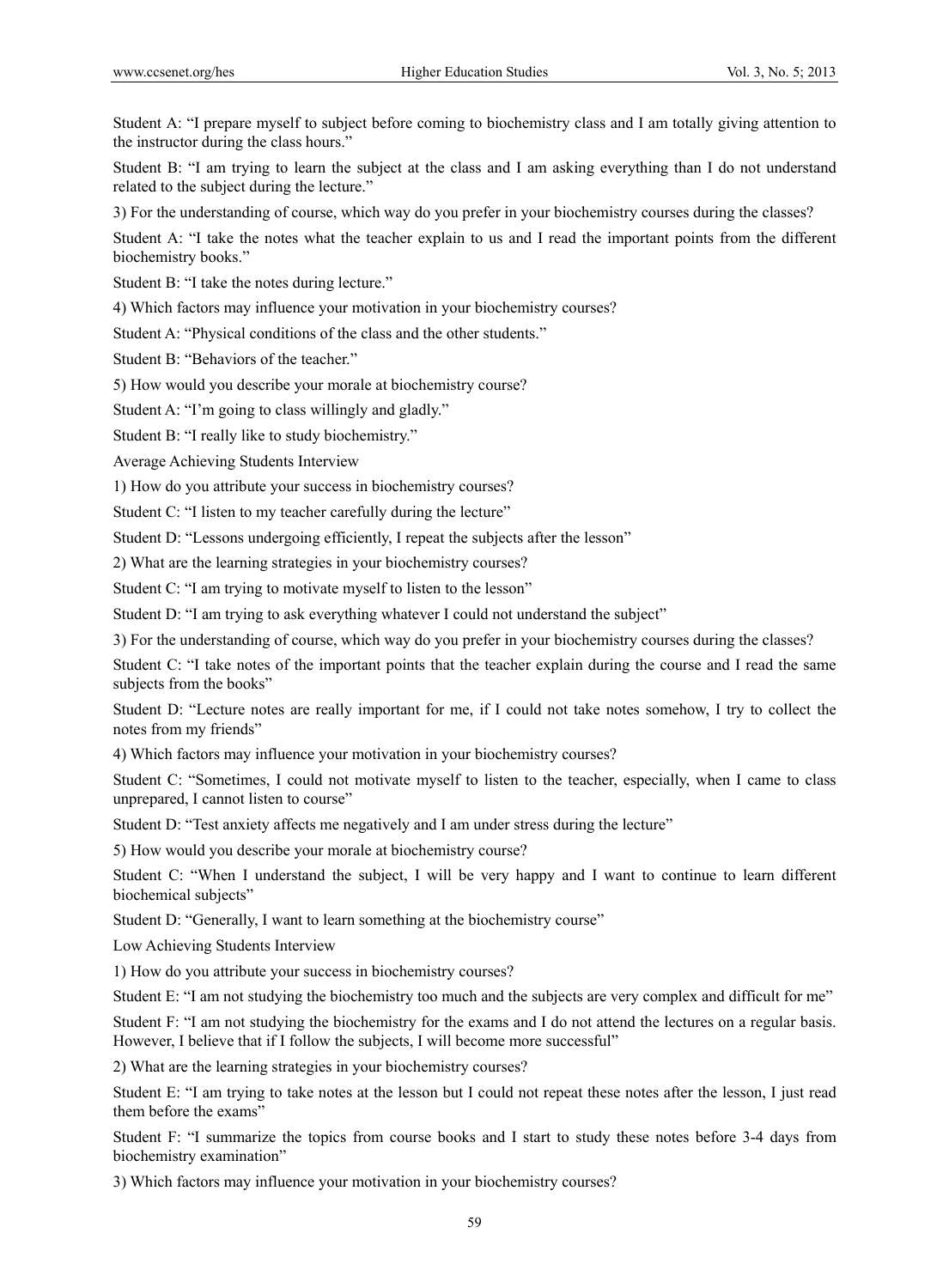Student E: "When students are asking lots of questions, it distracts me and I could not concentrate on the subject"

Student F: "Other students ask everything in the class I think, most of the question is not necessary. Also, the teacher use graphics and pictures when explaining the subject, these techniques are not suitable for me and the subjects become harder"

4) How would you describe your morale at biochemistry course?

Student E: "When I understand the subjects, I like biochemistry and the courses go well, however; most of the time, I feel that I don't know anything about the biochemistry"

Student F: "Mostly, I feel that the biochemistry course is foreign for me and I get tired of the lecture"

5) What are the problems which are associated with your success in biochemistry courses?

Student E: "The topics of the biochemistry course are too complex for me and they are very difficult to understand efficiently. Therefore, I do not want to study this course, I just repeat the topics before examination. This method is not enough for me to be successful"

Student F: "First of all, I cannot concentrate on the biochemistry and I do not want to study the course. I believe that I do not understand the topics so I cannot get good grades. In the lectures, I depressed when other students understand the subjects"

#### *3.5 Observations*

Class observations illustrate that the mean score of students' motivation for learning biochemistry was 2.2 gained from students observation form. That means that students were not apparent target of attention and interested in the content area of the subjects. Therefore they missed the important points of the subject and did not study the topics after they finished the subjects in the classroom. The mean score of students' preparation for biochemistry course was 2.3 showing that most of the students did not know how to prepare themselves before the classes and they did not try to find different resources about the subject. However, students were seemed to have tenderness to participate the lectures (mean score of students' participation to the biochemistry lectures was 3.5). Even though they could not state some original statements and discuss different examples for the subjects due to the lack of study before the lecture, they are trying to be engaged in class discussions and talk about the subject.

Mean score of content organization was 3.5 obtained from instructor observation form. Students have stated that instructor gives the main purpose of the lesson and try to answer each question asked during the lecture. On the other hand, he could not summarize the important points because of time limitation. Secondly, the instructor supported the lectures with useful materials as audio-visual material, define and explain unfamiliar terms, concepts and theories with giving relevant examples (the mean score of teaching process was 4.2). On the other hand, it was observed that instructor could not maintain students' attention and some of the students can miss the critical points of the subject and could not catch the rest of the lecture. The instructor, sometimes, asked probing questions and encouraged them to think critically (the mean score of class management strategies / communication with the students was 2.3).

## **4. Discussion**

The results of the present study indicate that motivational and self-regulated learning strategies, knowledge and regulation of cognition, students' approaches to biochemistry learning, students' preparation and participation to biochemistry course, teaching process, content organization and class management strategies may be possible factors influencing Turkish university students' biochemistry achievement.

Results revealed that the motivational variables especially, self-efficacy, intrinsic goal orientation and task value scores of high achieving students were superior than those of average and low achieving students. The effect of such variables on students' achievement has been stressed by several educational researchers (Diseth, 2011; Ning & Downing, 2010; Sungur & Gungoren, 2009; Liem, Lau & Nie, 2008). According to Al-Alwan (2008), high achieving college students have significant higher self efficacy than low achieving students. Students with higher self-efficacy are likely to be sure of themselves when facing a complex problem, to search for a solution, to put greater effort to be successful and to show intrinsic interest in the work (Sungur & Gungoren, 2009). Therefore, development of self-efficacy is more desirable for improving academic achievement of average and low achieving students. Teacher can provide specific feedback to students to help them to develop reasonable efficacy beliefs (Linnenbrink & Pintrich, 2003). Accordingly, for the present study, teacher can organize the biochemistry courses to have a positive impact on student self-efficacy (Linnenbrink & Pintrich, 2003). Moreover, the results of current study revealed that intrinsic goal orientation is another important variable to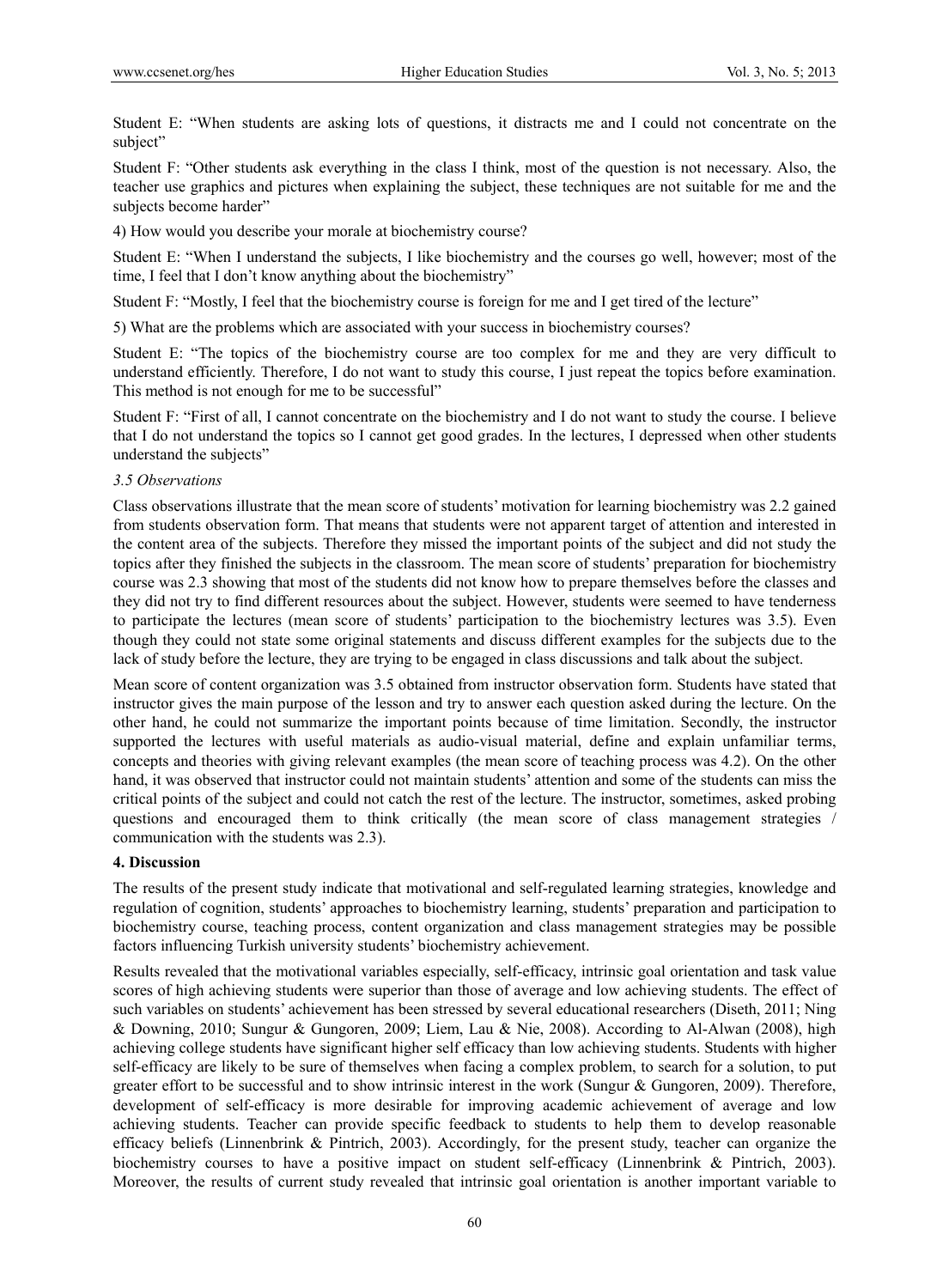have high biochemistry achievement. It was shown that students with an intrinsic goal orientation tend to value a deeper level of understanding of tasks than those with an extrinsic goal orientation (Lyke & Kelaher Young, 2006). Particularly, students who show higher biochemistry achievement were more inclined towards intrinsic goal orientation. Thus, development of intrinsic goal orientation is more desirable for improving academic achievement. To encourage intrinsic goal orientation of students, teachers can improve teaching practices by using different learning environment such as problem-based learning (Chyung, Moll & Berg, 2010). Sungur and Tekkaya (2006) reported that high school students who participated in problem-based learning had higher levels of intrinsic goal orientation, metacognitive self-regulation, and peer learning, compared to students in a traditional instructional setting. Problem-based learning (PBL) approaches have been incorporated into college level biochemistry classrooms. Furthermore, biochemistry students view PBL approaches favorably (Sonmez & Lee, 2003; Jaleel, Rahman & Huda, 2001). In the current study, the teacher tries problem-based learning approaches to promote students' intrinsic goal orientation. Another approach to stimulate intrinsic goal orientation is peer group learning (Song & Grabowski, 2006). For the present study, instructor generally used traditional instruction method in which he gave important concepts in an organized structure and wrote notes on the chalkboard about the definition of major biochemistry concepts. However, researchers suggest that peer group learning can help students to improve their goal orientation (Song, 2005; Torp & Sage, 1998; Hmelo & Ferrairi, 1997). According to Song (2004), working in peer group may facilitate students' intrinsic motivation.

For the present study, another motivational variable was the task value that could have an effect on university students' biochemistry achievement. High achieving students had higher score on task value than average and low achieving students. This result was consistent with previous researches (Eccles & Wigfield, 2002; Wigfield, 1994). Wigfield & Eccles (2000) reported that the students who have high task value for an activity is more likely to participate in that activity and exert more effort than other students who has lower value for the same activity. Therefore, students should understand the intent of the task to become successful in biochemistry courses. This study suggests that increasing low achieving students perceptions of task value can develop their biochemistry achievement. Fostering students' attainment value can raise students' awareness of the importance of biochemistry subjects and increase interest towards the course. For example, students should understand that the topics of biochemistry courses have an important place for subjects of the other courses such as molecular biology.

The present study also suggested that self-regulated learning strategies are the possible factors influencing university students' biochemistry achievement. Especially, the mean score of elaboration, critical thinking ability, metacognitive self regulation and effort regulation of high achieving students were higher than the score of average and low achieving students. Research has indeed shown that elaboration strategy which is classified as "deep learning strategy" (Graham & Golan, 1991) was related to academic performance in the classroom (Pintrich, 2004; Pintrich & De Groot, 1990). Elaboration strategy includes summarizing, creating analogies, generative note-taking, explaining the ideas and asking and answering questions (Weinstein & Mayer, 1986). Barker and Olsen (2002) stated that elaboration skills may lead to increase scores on tests of students' learning strategies and in their course grades. According to Pintrich and his colleagues (1993), elaboration strategies help students to integrate and connect new information with pre-existing knowledge. Just as elaboration strategies, critical thinking were positively related to academic performance since the students who have critical thinking skill can understand the logical connections between previously acquired knowledge and new situations in order to identify and solve problems, construct and evaluate arguments (Pintrich et al., 1993; Yeh, 1997; Daniels, 1998; Lipman, 2003). Critical thinking is a mental process on the issues to reach reasonable conclusion and act an important role in daily life to become a creative person (Phrakhruvisitpattanaporn & Asavabhumi, 2012). Therefore, it is an important issue that teaching critical thinking skill is necessary to have students who follow an active and regular mental process by being aware of their own thinking processes. Researchers stated that different teaching methods can promote critical thinking ability (Caliskan, 2009; Walker, 2003). According to Calıskan (2009), inquiry based learning approach can develop students' critical thinking levels. In an inquiry classroom, students who have high level of critical thinking skills should become less dependent on teachers and textbooks, create knowledge and so, the teachers can be a facilitator of learning. Instructors should have plans and ways to be actively engaged in the learning process. For the present study, the teacher should encourage students to take increasing responsibility for his learning (the mean score of class management strategies / communication with the students was 2.3). Additionally, in the present study, metacognitive self regulation (MSR) is one of the other learning strategies that can be a possible variable to affect university students' biochemistry achievement. Pintrich (2004) stated that using metacognitive strategies can have an important effect on students' achievement. Research findings of the Akyol, Sungur ve Tekkaya (2010) revealed that metacognitive self regulation strategy use were found to make a statistically significant positive contribution to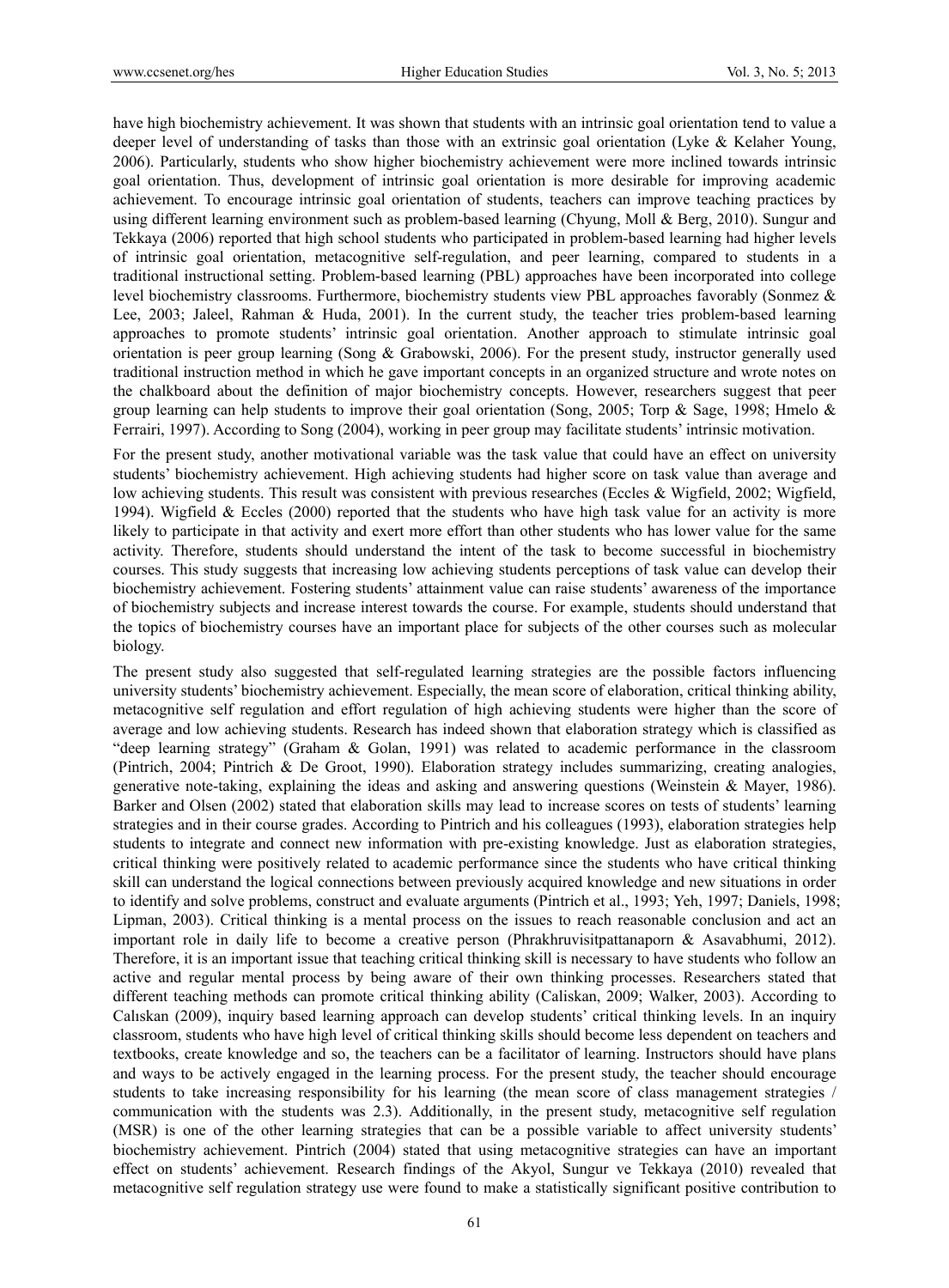the prediction of students' achievement in science. Students who can plan (setting goals for studying, generating questions before reading a text, and doing a task analysis of the problem), monitor (following of attention while listening to a lecture, self-testing through the use of questions about the text material to check for understanding, using test-taking strategies) and regulate their own cognitive activities (Pintrich, Smith, Garcia, & McKeachie, 1993) can be more active learners and show higher performance levels (Hammann & Stevens 1998). Therefore, teachers may organize educational settings which encourage students to use metacognitive strategies (Akyol, Sungur & Tekkaya, 2010). Teachers should help the learner about using appropriate strategies as what they are, how they operate and when they should be applied; so that students can realize their understanding about how they learn. Additionally, teachers can design open-ended instructional activities so students maintain an active and on-going awareness of task demands (Cubukcu, 2008).

Present study demonstrated that effort regulation may be a possible factor influencing university students' biochemistry achievement. It is defined as "the tendency to maintain focus and effort toward goals despite potential distractions" (Corno, 1994, p. 229). Many educational researchers stress that effort regulation is a strong predictor of academic success (Doljanac, 1994; Lee, 1997; Wolters, 1998). According to Langley, Wambach, Brothen and Madyun (2004), effort regulation differentiates between high and low achieving students and instructors may help students how they persist in difficult task since effort regulation should be taught to build learning skills gradually (Alderman, 1999).

Knowledge of cognition and regulation of cognition was taken into consideration to explain the factors that have an effect on students' biochemistry achievement in the present study. The results revealed that especially, high achieving students had higher total score on subscales of regulation of cognition than average and low achieving students' mean scores on the same subscales. Regulation of cognition is defined as "metacognitive activities that help control one's thinking or learning" (Shraw & Moshman, 1995, p. 354). The presence of positive relationships between regulation of cognition and academic achievement was demonstrated by various studies (Topcu & Tüzün, 2009; Baker, 2005; Peklaj & Pecjak, 2002; Taraban, Rynearson & Kerr, 2000). Metacognitive knowledge increases from low to high achieving students and teachers' role in developing students' metacognition is very important (Peklaj & Pecjak, 2002; Annevirta & Vauras, 2006). Thus, teachers should help students to make them aware of how they can be a skillful learner and how they can take the responsibility of their learning.

The results of this study revealed that low achieving students had the highest mean scores on rote learning orientations. However, as in all other science courses, in biochemistry they should connect the new knowledge with preexisting ones to build meaningful learning which is having deep understanding of complex ideas or subjects. It is pointed out that, meaningful learning orientation is significant for meaningful understanding of students in science (Cavallo, 1996). Students must connect each biochemistry concepts with each other in a meaningful way in order to recognize further biological concepts. Teachers can encourage this process by carefully considering the type and organization of information as well as instructional strategies.

The present study also includes some semi-structured open-ended interview questions and classroom observations to obtaining further information about possible factors affecting students' biochemistry success. Especially, high and average achieving students emphasized that biochemistry is an interesting course and they want to learn further about the course. They believe that note taking is actually very important to get success in examinations. Low achieving students consider that biochemistry subjects are really complex and difficult but, they prefer to read their notes just before exam and unfortunately, they do not study regularly and connect pre-existing knowledge with new ones to have meaningful learning (the mean score of students' preparation for biochemistry course was 2.3). They think that biochemistry subjects are away from them and difficult to understand. Looking for the mean score of students' motivation to learning biochemistry which was 2.2, it is understood that students were not apparent target of attention. So the teacher should know students ideas about the course and try to eliminate these negative feelings, since they should have high motivation to give greater effort and persist longer at academic tasks (Pintrich & Schunk, 2002).

In conclusion, different variables may be important for university students' biochemistry achievement which was exposed with the present study. Motivational and self-regulated learning strategies as well as knowledge and regulation of cognition can have direct consequence on biochemistry lecture achievement. Furthermore effects of students' approaches, students' preparation and participation, teaching process, content organization and class management strategies may have considerable end results influencing Turkish university students' biochemistry achievement. The findings of the studies may not necessarily be the same as the findings of studies in other cultures. Since, nature of strategy use may not be the same across different cultures. Therefore, future studies could examine the relationship among students' other learning strategies in relation with students' biochemistry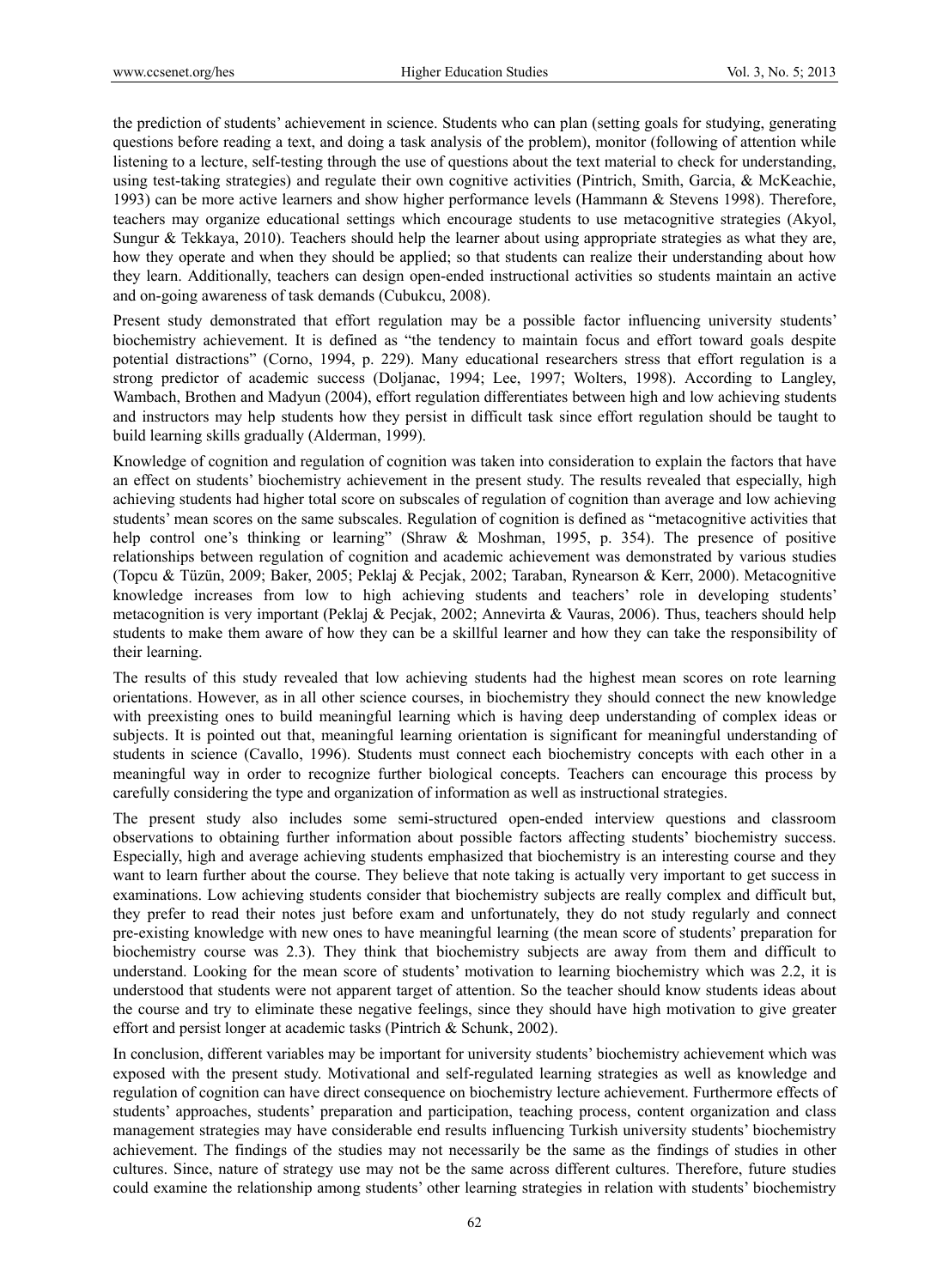achievement in different cultures. Moreover, case study could be one of the useful approaches to examine the effects of different factors and possibilities which lead to success/failure on different subject areas and contexts.

#### **References**

- Akın, A., Abacı, R., & Cetin, B. (2007). The validity and reliability study of the Turkish version of the Metacognitive Awareness Inventory. *Educational Science: Theory & Practice*, *7*(2), 7-32.
- Akyol, G., Sungur, S., & Tekkaya, C. (2010). The contribution of cognitive and metacognitive strategy use to students' science achievement. *Educational Research & Evaluation*, *16*(1), 1-21. http://dx.doi.org/10.1080/13803611003672348
- Al-Alwan, A. F. (2008). Self-regulated learning in high and low achieving students at Al- Hussein Bin Talal University (AHU) in Jordan. *International Journal of Applied Educational Studies*, *1*(1), 1-1.
- Alderman, M. K. (1999). *Motivation for achievement: Possibilities for teaching and learning*. Mahwah, NJ: Lawrence Erlbaum Associates.
- Altun, A., Celik, S., & Elcin, A. E. (2011). The effect of guiding materials related to genetics engineering, biotechnology and molecular biology on the success of students*. H. U. Journal of Education*, *40*, 21-32.
- Annevirta, T., & Vauras, M. (2006). Development changes of metacognitive skill in elementary school children. *The Journal of Experimental Education*, *74*, 197-225. http://dx.doi.org/10.3200/JEXE.74.3.195-226
- Araz, G., & Sungur, S. (2007). The interplay between cognitive and motivational variables in a problem-based learning environment. *Learning and Individual Differences*, *17*, 291-297. http://dx.doi.org/10.1016/j.lindif.2007.04.003
- Artino, A. R. (2005). *Review of the Motivated Strategies for Learning Questionnaire*. ERIC Document Reproduction Service No. ED499083.
- Ausubel, D. P. (1963). Cognitive structure and the facilitation of meaningful verbal learning. *Journal of Teacher Education*, *14*, 217-222. http://dx.doi.org/10.1177/002248716301400220
- Ausubel, D. P. (1968)*. Educational psychology: A cognitive view*. New York: Holt, Rinehart & Winston.
- Baird, J. R. (1986). Improving learning through enhanced metacognition: A classroom study. *European Journal of Science Education*, *8*(3), 263-282. http://dx.doi.org/10.1080/0140528860080303
- Baker, L. (2005). Developmental differences in metacognition: Implications for metacognitively oriented reading instruction. In S. E. Israel, C. C. Block, K. L. Bauserman, & K. Kinnucan-Welsch (Eds.), *Metacognition in literacy learning: Theory, assessment, instruction, and professional development* (pp. 61-80). Mahwah, New Jersey: Lawrence Erlbaum Associates. Bandura.
- Barker, J., & Olson, J. (1997). Medical students' learning strategies: Evaluation of first year changes. *Journal of the Mississippi Academy of Sciences*, *42*(2). Retrieved September 25, 2012, from http://www.msacad.org/journal/ejour2.html
- Bartels, J. M., Jackson, S., & Kamp, A. D. (2009). Volitional Regulation and self regulated Learning: An Examination of Individual Differences in Approach-Avodance Achievement Motivation. *Electronic Journal of Research in Educational Psychology*, *7*(2), 605-626.
- BouJaude, S. B., Salloum, S., & Khalick, F. (2004). Relationships between selective cognitive variables and students' ability to solve chemistry problems. *International Journal of Science Education*, *26*, 63-84. http://dx.doi.org/10.1080/0950069032000070315
- Brown, A. L. (1987). Metacognition, executive control, self-regulation, and other more mysterious mechanisms. In F. E. Weinert, & R. H. Kluwe (Eds.), *Metacognition, motivation, and understanding* (pp. 65-116). Hillsdale, New Jersey: Lawrence Erlbaum Associates.
- Caliskan, H. (2009). Effectiveness on critical thinking skills of inquiry-based learning approach in social studies teaching. *Kastamonu Education Journal*, *17*(1), 57-70.
- Cavallo, A. M. L. (1996). Meaningful learning, reasoning ability, and students' understanding and problem solving of topics in genetics. *Journal of Research in Science Teaching*, *33*(6), 625-656. http://dx.doi.org/10.1002/(SICI)1098-2736(199608)33:6<625::AID-TEA3>3.0.CO;2-Q
- Cavallo, A. M. L., & Schafer, L. E. (1994). Relationships between students' meaningful learning orientation and their understanding of genetics topics. *Journal of Research in Science Teaching*, *31*, 393-418. http://dx.doi.org/10.1002/tea.3660310408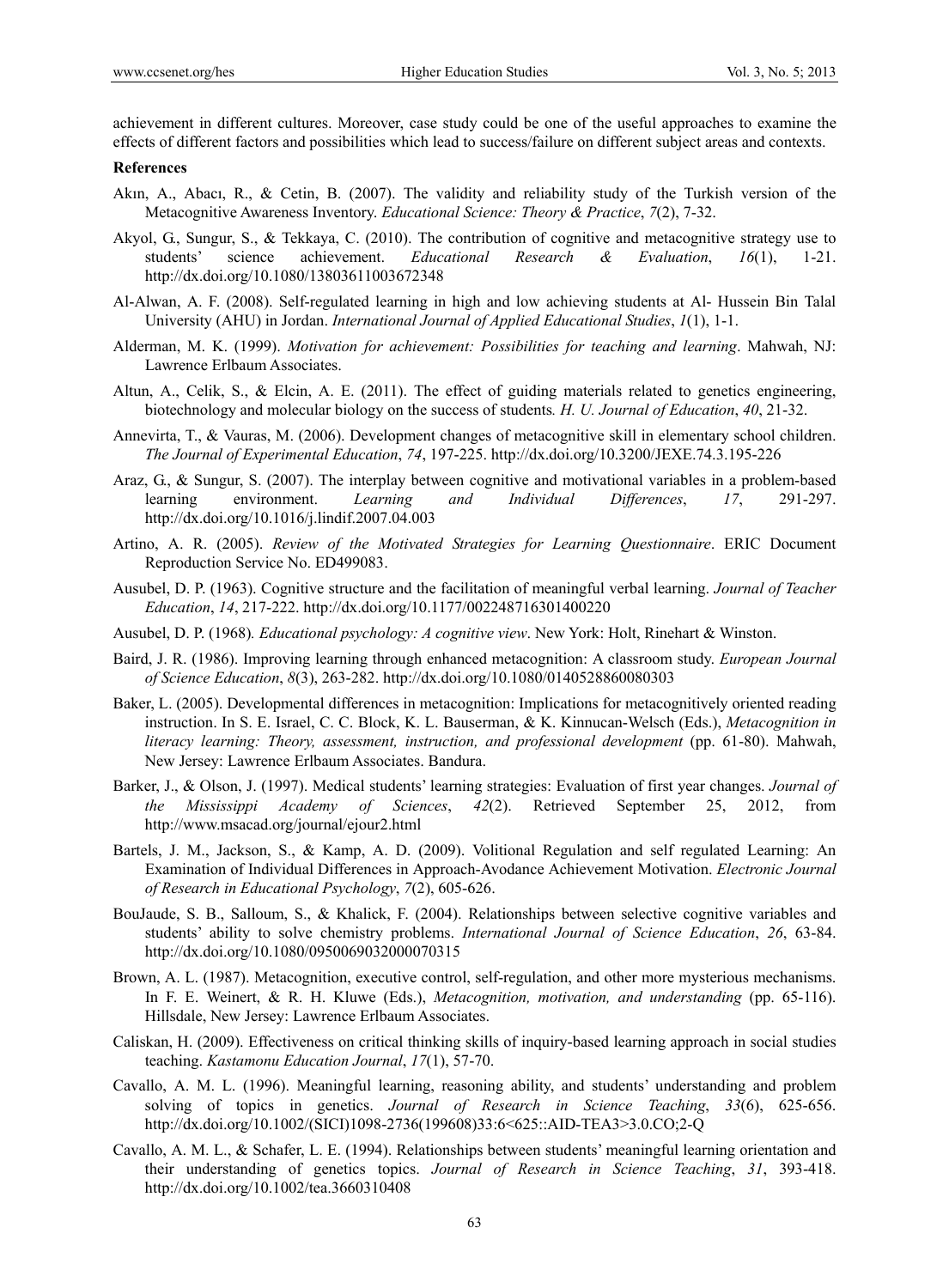- Chyung, S. Y., Moll, A. J., & Berg, S. A. (2010). The role of intrinsic goal orientation, self-efficacy, and e-learning practice in engineering education. *The Journal of Effective Teaching*, *10*(1), 22-37.
- Corno, L. (1994). Student volition and education: Outcomes, influences, and practices. In D. H. Schunk, & B. J. Zimmerman (Eds.), *Self-regulation of learning and performance: Issues and educational applications* (pp. 229-254). Hillsdale NJ: Lawrence Erlbaum Associates, Publishers.
- Cubukcu, F. (2008). Acquisition, development and assessment of learner autonomy. *Cukurova University Faculty of Education Journal*, *3*(37), 46-53.
- Daniels, L. (1998). Critical thinking in classrooms. Thinking critically in all subjects and grades. *UBC Education*, *8*(2), 1.
- Dawson, T. L. (2008). *Metacognition and learning in adulthood*. Prepared in response to tasking from ODNI/CHCO/IC Leadership Development Office, Developmental Testing Service, LLC.
- Diseth, Å. (2011). Self-efficacy, goal orientations and learning strategies as mediators between preceding and subsequent academic achievement. *Learning and Individual Differences*, *21*(2), 191-195. http://dx.doi.org/10.1016/j.lindif.2011.01.003
- Doljanac, R. F. (1994). Using motivational factors and learning strategies to predict academic success. *Dissertation Abstracts International*, *56*(1), 142A. (UMI 9513340)
- Eccles, J. S., & Wigfield, A. (2002). Motivational beliefs, values, and goals. *Annual Review of Psychology*, *53*, 109-132. http://dx.doi.org/10.1146/annurev.psych.53.100901.135153
- Englert, C. S., Mariage, T. V., Okolo, C. M., Shankland, R. K., Moxley, K. D., Courtad, C. A., Jocks-Meier, B. S., O'Brien, J. C., Martin, N. M., & Chen, H. Y. (2009). The learning-to-learn strategies of adolescent students with disabilities: Highlighting, note taking, planning, and writing expository texts. *Assessment for Effective Intervention*, *34*, 147-161. http://dx.doi.org/10.1177/1534508408318804
- Garcia, T., & Pintrich, P. R. (1994). Regulating motivation and cognition in the classroom: The role of self-schemas and self-regulatory strategies. In D. H. Schunk, & B. J. Zimmerman (Eds.), *Self Regulation on Learning and Performance:* Issues and Applications (pp. 132-157). NJ, Hillsdale, Lawrence Erlbaum Associate
- Graham, S., & Golan, S. (1991). Motivational influences on cognition: Task involvement, ego involvement, and depth of information processing. *Journal of Educational Psychology*, *83*, 187-194. http://dx.doi.org/10.1037/0022-0663.83.2.187
- Hammann, L. A., & Stevens, R. J. (1998). *Metacognitive awareness assessment in self-regulated learning and performance measures in an introductory educational psychology course*. ERIC Document Reproduction Service No. ED424249.
- Hmelo, C. E., & Ferrari, M. (1997). The problem-based learning tutorial: Cultivating higher order thinking skills. *Journal for the Education of the Gifted*, *20*, 401-422.
- Hurk Van Den, M. (2006). The relation between self-regulated strategies and individual study time, prepared participation and achievement in a problem-based curriculum. *Active Learning in Higher Education*, *7*(2), 155-169. http://dx.doi.org/10.1177/1469787406064752
- Incekara, S., & Tuna, F. (2011). An overview of biotechnology in Turkish secondary schools: A student's perspective on health and environmental issues. *European Journal of Educational Studies*, *3*(1), 123-133.
- Jaleel, A., Rahman, M. A., & Huda, N. (2001). Problem-based learning in biochemistry at Ziauddin Medical University, Karachi, Pakistan. *Biochemistry and Molecular Biology Education*, *29*, 80-84. http://dx.doi.org/10.1111/j.1539-3429.2001.tb00076.x
- Kert, S. B. (2008). The effect of electronic performance support system to academic success and self-regulationed learning abilities. (Unpublished doctoral dissertation). *Anadolu University, Institute of Education Science*, Eskisehir.
- Kuhn, D., & Dean, D. (2004). A bridge between cognitive psychology and educational practice. *Theory into Practice*, *43*(4), 268-273. http://dx.doi.org/10.1207/s15430421tip4304\_4
- Langley, S., Wambach, C., Brothen, T., & Madyun, N. (2004). Academic achievement motivation: Differences among underprepared students taking a PSI general psychology course. *Research & Teaching in Developmental Education*, *21*(1), 40-49.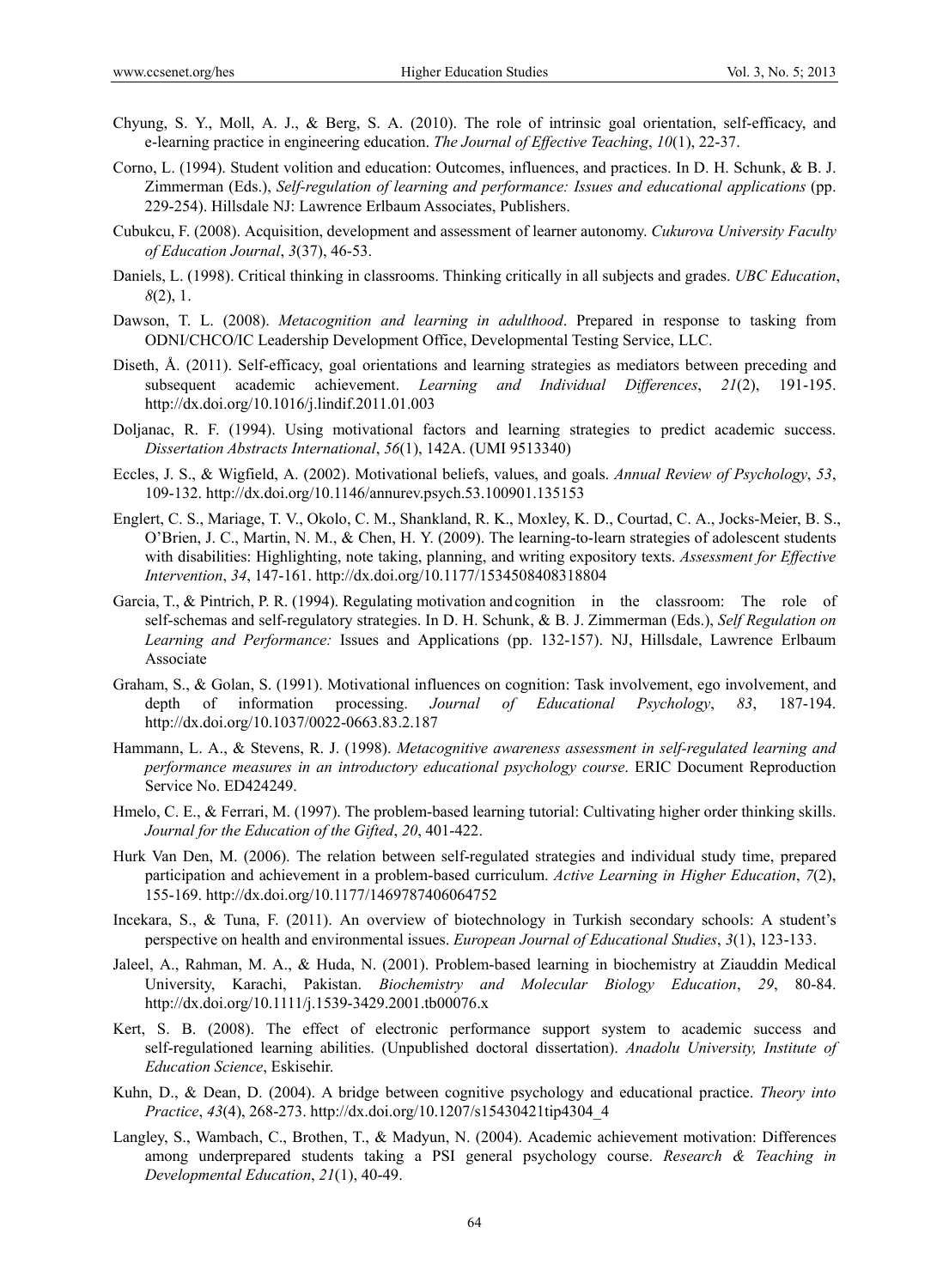- Lee, L. H. (1997). Goal orientation, goal setting, and academic performance in college students: An integrated model of achievement motivation in school settings. *Dissertation Abstracts International*, *59*(6), 1905A. (UMI 9835095).
- Liem, A. D., Lau, S., & Nie, Y. (2008). The role of self-efficacy, task value, and achievement goals in predicting learning strategies, task disengagement, peer relationship, and achievement outcome. *Contemporary Educational Psychology*, *33*, 486-512. http://dx.doi.org/10.1016/j.cedpsych.2007.08.001
- Linnenbrink, E. A., & Pintrich, P. R. (2003). The role of self-efficacy beliefs in student engagement and learning in the classroom. *Reading & Writing Quarterly: Overcoming Learning Difficulties*, *19*(2), 119-137. http://dx.doi.org/10.1080/10573560308223
- Lipman, M. (2003). *Thinking in education*. New York: Cambridge University Press. http://dx.doi.org/10.1017/CBO9780511840272
- Lorch, R. F., Lorch, E. P., & Klusewitz, M. A. (1993). College students' conditional knowledge about reading. *Journal of Educational Psychology*, *85*, 239-252. http://dx.doi.org/10.1037/0022-0663.85.2.239
- Loyens, S. M., Rikers, M. J., & Schmidt, H. G. (2008). Relationships between students' conceptions of constructivist learning and their regulation and processing strategies. *Instructional Science*, *36*, 445-462. http://dx.doi.org/10.1007/s11251-008-9065-6
- Lyke, J. A., & Kelaher Young, A. J. (2006). Cognition in context: Students' Perceptions of classroom goal structures and reported cognitive strategy use in the college classroom. *Research in Higher Education*, *47*(4), 477-490. http://dx.doi.org/10.1007/s11162-005-9004-1
- Martinez, M. E. (2006). What is metacognition? *Phi Delta Kappan*, 696-699.
- Neala, P., Thapa, S., & Boyce, C. (2006). *Preparing a case study: A guide for designing and conducting a case study for evaluation input*. Pathfinder international.
- Ning, H. K., & Downing, K. (2010). The reciprocal relationship between motivation and self-regulation: A longitudinal study on academic performance. *Learning and Individual Differences*, *20*, 682-686. http://dx.doi.org/10.1016/j.lindif.2010.09.010
- O'Malley, J. M., & Chamot, A. U. (1990). *Learning strategies in second language acquisition*. London: Cambridge University Press. http://dx.doi.org/10.1017/CBO9781139524490
- Oliver, M., & Venville, G. (2011). An exploratory case study of Olympiad students' attitudes towards and passion for science. *International Journal of Science Education*, *33*(16), 2295-2322. http://dx.doi.org/10.1080/09500693.2010.550654
- Peklaj, C., & Pecjak, S. (2002). Differences in students' self-regulated learning according to their achievement and sex. *Studia Psychologica*, *44*(1), 29-43.
- Phrakhruvisitpattanaporn, S. P., & Asavabhumi, S. (2012). A teaching method to develop a critical thinking of the students of the general education ecclesiastical school. *Journal of Social Sciences*, *8*, 467-471. http://dx.doi.org/10.3844/jssp.2012.467.471
- Pintrich, P. R. (1999). The role of motivation in promoting and sustaining self-regulated learning. *International Journal of Educational Research*, *31*, 459-470. http://dx.doi.org/10.1016/S0883-0355(99)00015-4
- Pintrich, P. R. (2004). A conceptual framework for assessing motivation and self-regulated learning in college students. *Educational Psychology Review*, *16*(4), 385-407. http://dx.doi.org/10.1007/s10648-004-0006-x
- Pintrich, P. R., & De Groot, E. (1990). Motivational and self-regulated learning components of classroom academic performance. *Journal of Educational Psychology*, *82*(1), 33-50. http://dx.doi.org/10.1037/0022-0663.82.1.33
- Pintrich, P. R., & Schunk, D. H. (2002). *Motivation in education: Theory, research, and applications* (2nd ed.). Upper Saddle River, NJ: Prentice Hall.
- Pintrich, P. R., Smith D. A. F., Garcia, T., & McKeachie, W. J. (1993). Reliability and predictive validity of the motivated strategies for learning questionnaire (MSLQ). *Educational and Psychological Measurement*, *53*, 801-803.
- Pintrich, P. R., Smith, D. A. F., Garcia, T., & McKeachie, W. J. (1993). Reliability and predictive validity of the Motivated Strategies for Learning Questionnaire (MSLQ). *Educational and Psychological Measurement*, *53*, 801-813. http://dx.doi.org/10.1177/0013164493053003024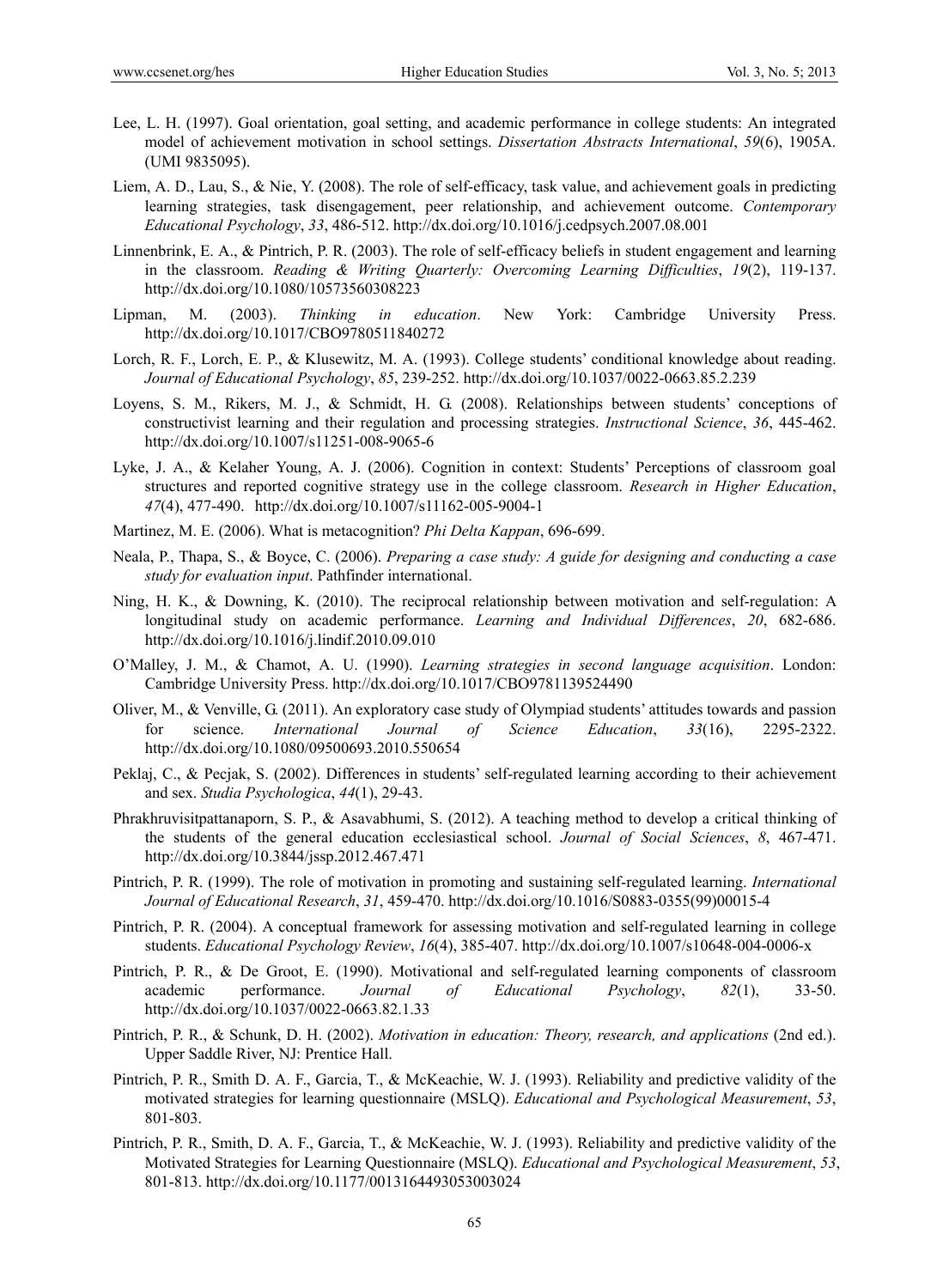- Pokay, P., & Blumenfeld, P. C. (1990). Predicting achievement early and late in the semester: The role of motivation and use of learning strategies. *Journal of Educational Psychology*, *82*, 41-50.
- Reap, M. A., & Cavallo, A. L. (1992). *Students' meaningful understanding of science concepts: Gender differences.* Paper presented at a poster session at the annual conference of the National Association for Research in Science Teaching, Boston, MA.
- Schraw, G., & Dennison, R. S. (1994). Assessing metacognitive awareness. *Contemporary Educational Psychology*, *19*, 460-475. http://dx.doi.org/10.1006/ceps.1994.1033
- Schraw, G., & Moshman, D. (1995). Metacognitive theories. *Educational Psychology Review*, *7*(4), 351-353. http://dx.doi.org/10.1007/BF02212307
- Severcan, F., Ozan, A., & Haris, P. I. (2000). Development of biotechnology education in Turkey. *Biochemical Education*, *28*(1), 36-38. http://dx.doi.org/10.1016/S0307-4412(99)00116-8
- Simons, H. (2009). *Case Study Research in Practice*. SAGE Publication, London.
- Song, H. (2004). Motivating online collaborative learning: Design implications from a learning goal orientation perspective. *Educational Technology*, *44*(2) 43-47.
- Song, H. (2005). Motivating ill-structured problem solving in a web-based peer-group learning environment: A learning-goal perspective. *Journal of Educational Computing Research*, *33*(4), 351-367. http://dx.doi.org/10.2190/BEPD-ND3H-CXN4-GR30
- Song, H.-D., & Grabowski, B. (2006). Stimulating intrinsic motivation for problem solving using goal-oriented contexts and peer group composition. *Educational Technology Research and Development*, *54*(5), 445-466. http://dx.doi.org/10.1007/s11423-006-0128-6
- Sonmez, D., & Lee, H. (2003). *Problem-Based Learning in Science* (ERIC Digest). Retrieved from ERIC database. (ED482724).
- Sungur, S. (2004). The implementation of problem based learning in high school biology courses. Unpublished doctoral dissertation, Middle East Technical University, Turkey.
- Sungur, S., & Tekkaya, C. (2006). Effects of problem-based learning and traditional instruction on self-regulated learning. *The Journal of Educational Research*, *99*, 307-317. http://dx.doi.org/10.3200/JOER.99.5.307-320
- Sungur, S., & ve Güngören, S. (2009). The role of classroom environment perceptions in self-regulated learning and science achievement. *Elementary Education Online*, *8*(3), 883-900.
- Taraban, R., Rynearson, K., & Kerr, M. (2000). College students' academic performance and self-reports of comprehension strategy use. *Reading Psychology*, *21*, 283-308. http://dx.doi.org/10.1080/027027100750061930
- Topcu, M. S., & Yilmaz-Tuzun, O. (2009). Elementary students' metacognition and epistemological beliefs considering science achievement, gender and socioeconomic status. *Elementary Education Online*, *8*(3), 676-693.
- Torp, L., & Sage, S. (1998). *Problems as possibilities: Problem-based learning for K-12 education*. Alexandria, VA: Association for Supervision and Curriculum Development.
- Usak, M., Erdogan, M., Prokop, P., & Ozel, M. (2009). High school and university students' knowledge and attitudes regarding biotechnology: A Turkish experience. *Biochemistry and Molecular Biology Education*, *37*(2), 123-130. http://dx.doi.org/10.1002/bmb.20267
- Walker, S. E. (2003). Active learning strategies to promote critical thinking. *Journal of Athletic Training*, *38*(3), 263-267.
- Warr, P., & Downing, J. (2000). Learning strategies, learning anxiety, and knowledge acquisition. *British Journal of Psychology*, *91*, 311-333. http://dx.doi.org/10.1348/000712600161853
- Weinstein, C. E., & Mayer, R. E. (1986). The teaching of learning strategies. In M. C. Wittrock (Ed.), *Handbook of research on teaching* (3rd ed., pp. 315-327). New York: Macmillan.
- Whitebread, D., Coltman, P., Pasternak, D. P., Sangster, C., Grau, V., Bingham, S., Almeqdad, Q., & Demetriou, D. (2009). The development of two observational tools for assessing metacognition and self-regulated learning in young children. *Metacognition and Learning*, *4*(1), 63-85. http://dx.doi.org/10.1007/s11409-008-9033-1